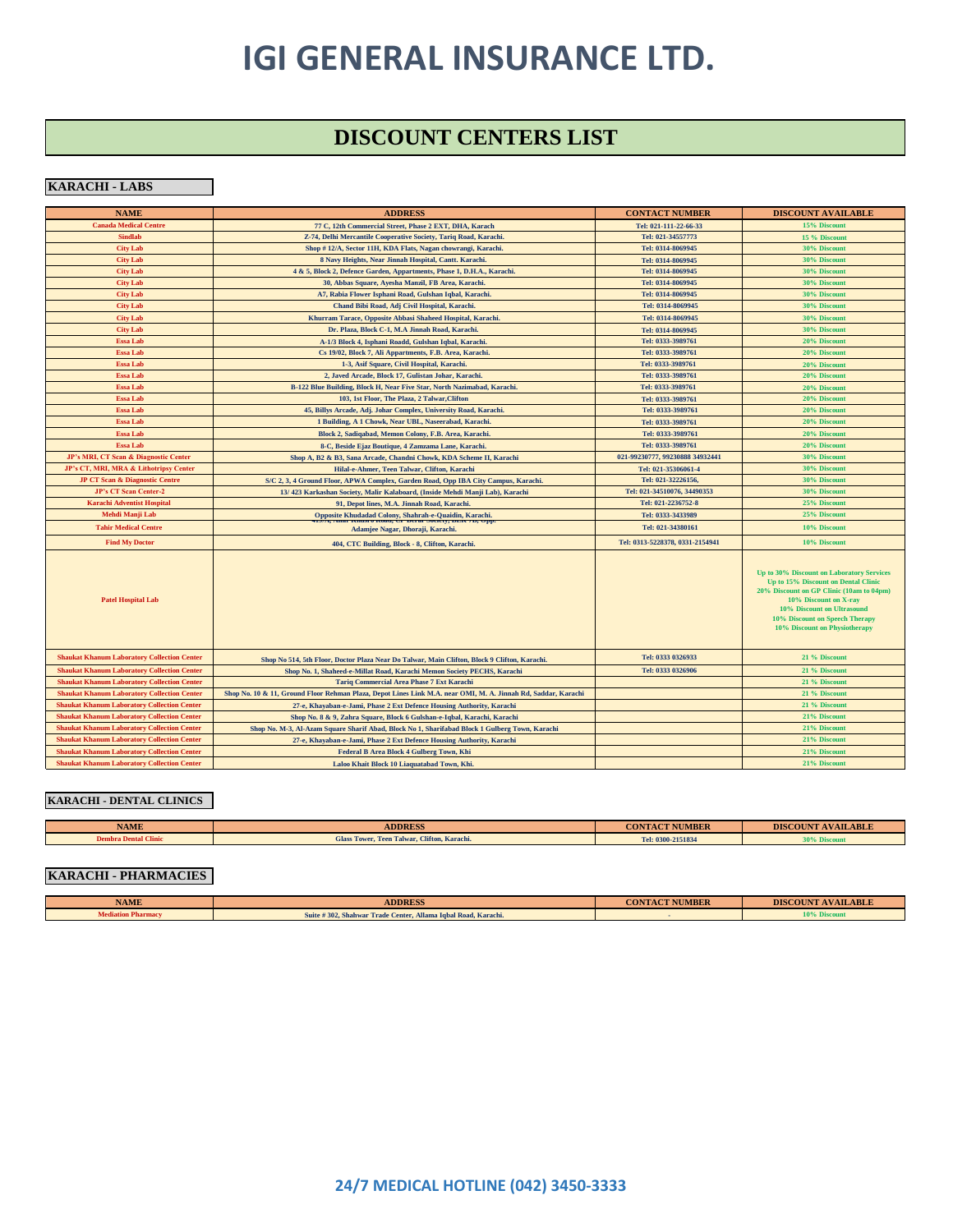**LAHORE - LABS** 

| <b>NAME</b>                                  | <b>ADDRESS</b>                                                                                                                                       | <b>CONTACT NUMBER</b>                               | <b>DISCOUNT AVAILABLE</b>    |
|----------------------------------------------|------------------------------------------------------------------------------------------------------------------------------------------------------|-----------------------------------------------------|------------------------------|
| <b>Aznostics - The Diagnostic Centre</b>     | 71 Jail Road, G.O.R. 1, Lahore.                                                                                                                      | Tel: 0300-8482474                                   | 20% Discount                 |
| <b>Professional Diagnostic Center</b>        | Outlet #23, Askari - 1, Commercial Market, Lahore Cantt.                                                                                             | 042-36663040                                        | 8% to 30% Discount           |
| <b>ClinLab</b>                               | 517-A, Faisal Town, Opp. Jinnah Hospital, Lahore.                                                                                                    | Tel: 0312-4016402                                   | 20% Discount                 |
| <b>Hormone Lab</b>                           | 561 - A, Edhi Street, Faisal Town, Opp. Jinnah Hospital, Lahore.                                                                                     | 042-35161308                                        | 30% Discount                 |
| <b>Al-Noor Diagnostic Center</b>             | 680, Shadman Road, Lahore.                                                                                                                           | Tel: 042-37421400                                   | 25% Discount                 |
| <b>Chughtais Lab</b><br><b>Chughtais Lab</b> | 257 - Rewaz Garden, Near Habib Bank Limited, Lahore.<br>Opposite Serivce Hospital, Jail Road, Lahore.                                                | Tel: 0344-4449149<br>Tel: 0345-842867, 0345-8494210 | 15% Discount                 |
| <b>Chughtais Lab</b>                         | Jinnah Center, Opposite Jinnah Hospital, Faisal Town, Lahore.                                                                                        | Tel: 0344-4449147                                   | 15% Discount<br>15% Discount |
| <b>Chughtais Lab</b>                         | Street 5-A, Main Bazar, Macca Colony, Gulbarg III, Lahore.                                                                                           | Tel: 0321-4595431, 042-35057158                     | 15% Discount                 |
| <b>Chughtais Lab</b>                         | College Road, Khokhar Chowk, Near Al Jannat Shadi Hall. Lahore.                                                                                      | 042-3511444, 03214419501                            | 15% Discount                 |
| <b>Chughtais Lab - Head Office</b>           | 7-Jail Road, Main, Gulberg, Lahore.                                                                                                                  | Tel: 0345-8448470, 35710730, 35711711               | 15% Discount                 |
| <b>Chughtais Lab</b>                         | 7-Asif Block, Main Boulevard, Allama Iqbal Town, Lahore.                                                                                             | 0345-8445058 0345-8494210                           | 15% Discount                 |
| <b>Chughtais Lab</b>                         | <b>Johar Town, Lahore</b>                                                                                                                            | Tel: 042-35302 701-14                               | 15% Discount                 |
| <b>Chughtais Lab</b>                         | 14-A, Shalimar Link Road, Near Ali Hospital, Lahore.                                                                                                 | Tel: 0345-8494217, 0321-9454399                     | 15% Discount                 |
| <b>Chughtais Lab</b>                         | Dr. Shahryar Clinic Wapda Town Center, Lahore.                                                                                                       | Tel: 042-35182346                                   | 15% Discount                 |
| <b>Chughtais Lab</b>                         | Rasheed Clinic Baghbanpura Center, Lahore.                                                                                                           | 0345-8445042, 042-35175414                          | 15% Discount                 |
| <b>Chughtais Lab</b>                         | Dr. Nazir Sharif Clinic Market, Main Walton Road, Lahore.                                                                                            | 042-36662921, 0300-8451501                          | 15% Discount                 |
| <b>Chughtais Lab</b>                         | Main Samanabad Morre, Multan Road, Lahore.                                                                                                           | Tel: 042-37463862, 0321-6484353                     | 15% Discount                 |
| <b>Chughtais Lab</b><br><b>Chughtais Lab</b> | Gulshan Ravi Center, Opposite Milan Shadi Hall, Moon Market, Lahore.<br>Behind Sir Ganga Ram Hospital, Lahore.                                       | 0300-8393905, 0345-8484113<br>Tel: 0345-8494215     | 15% Discount<br>15% Discount |
| <b>Chughtais Lab</b>                         | Care Clinic D.H.A. 13 - M Block, Phase-1, Lahore.                                                                                                    | Tel: 0344-4448974                                   | 15% Discount                 |
| <b>Chughtais Lab</b>                         | Saddar Cantt Center, Dubai Chowk, Saddar, Lahore.                                                                                                    | Tel: 0345-8449392, 0345-8402869                     | 15% Discount                 |
| <b>Chughtais Lab</b>                         | Dr. Ghazanfar Clinic Dehli Road, Saddar, Lahore.                                                                                                     | Tel: 042-36673593, 0300-4044480                     | 15% Discount                 |
| <b>Chughtais Lab</b>                         | 819 - N, Bastami Road, Samanabad, Lahore.                                                                                                            | Tel: 0345-8440262, 0345-8494210                     | 15% Discount                 |
| <b>Chughtais Lab</b>                         | Hafeez Poly Hospital Nespak Colony, Lahore                                                                                                           | Tel: 0323-4114770, 0345-4004649                     | 15% Discount                 |
| <b>Chughtais Lab</b>                         | Opposite Mayo Hospital, Emergency Gate No. 3, Lahore.                                                                                                | Tel: 0344-4449151                                   | 15% Discount                 |
| <b>Chughtais Lab</b>                         | Timber Market, Ravi Road, Lahore.                                                                                                                    | Tel: 0344-4448961, 0345-8440424                     | 15% Discount                 |
| <b>Chughtais Lab</b>                         | 39 - Commercial Area, Cavalry Ground, Lahore.                                                                                                        | Tel: 0345-8435416                                   | 15% Discount                 |
| <b>Chughtais Lab</b>                         | 110-Allama Iqbal Road, Garhi Shahu, Lahore.                                                                                                          | Tel: 042-36315677, 0345-8494216                     | 15% Discount                 |
| <b>Chughtais Lab</b><br><b>Chughtais Lab</b> | 20-M Gulberg-3, Naseerabad Stop, Near Ghulab Devi Hospital, Ferozepur Road, Lahore.<br>Main Wahadat Road, Opposite Abrar Center, Apara Stop, Lahore. | Tel: 0313-4712776, 0345-4712776                     | 15% Discount<br>15% Discount |
| <b>Chughtais Lab</b>                         | 513-A Faisal Town, Opposite Jinnah Hospital, Lahore.                                                                                                 | Tel: 0345-8402870<br>Tel: 0344-4449147              | 15% Discount                 |
| <b>Chughtais Lab</b>                         | Opposite Fatima Memorial Hospital, Shadman, Lahore.                                                                                                  | Tel: 0303-8682049, 0345-8440350                     | 15% Discount                 |
| <b>Chughtais Lab</b>                         | 114-Abdali Road, Near Farhan Hospital, Islampura, Lahore.                                                                                            | Tel: 0345-8401283, 0423-7155999                     | 15% Discount                 |
| <b>Chughtais Lab</b>                         | Alvi Clinic Multan Chungi, Lahore.                                                                                                                   | Tel: 0345-8494210                                   | 15% Discount                 |
| <b>Chughtais Lab</b>                         | Multan Chungi, Near Mansoora Hospital, Lahore.                                                                                                       | Tel: 0300-9495671                                   | 15% Discount                 |
| <b>Chughtais Lab</b>                         | Main Market, Taj Bagh, Lahore.                                                                                                                       | Tel: 0345-4004691                                   | 15% Discount                 |
| <b>Chughtais Lab</b>                         | 154-B, West Wood, Thokar, Raiwind Road, Lahore                                                                                                       | Tel: 042-35963037, 0300-4122249                     | 15% Discount                 |
| <b>Chughtais Lab</b>                         | Mian Gate, Awan Town, Near Alfalah Bank, Lahore.                                                                                                     | Tel: 042-35423344, 0345-4004738                     | 15% Discount                 |
| <b>Chughtais Lab</b>                         | Shop No. 137, C Block, Bank Square, Commercial Market, Model Town, Lahore                                                                            | Tel: 0344-4845699                                   | 15% Discount                 |
| <b>Chughtais Lab</b>                         | Shop No.1, Khalid Aziz Market, Near Lahore General Hospital, Lahore.                                                                                 | Tel: 0345-4005427-8                                 | 15% Discount                 |
| <b>Chughtais Lab</b>                         | Block B, Near Umt/Masjid Fatima Tul Zohra, Revenue Society, Johar Town, Lahore.                                                                      | Tel: 0345-5556029, 0300-9417123                     | 15% Discount                 |
| <b>Chughtais Lab</b>                         | National Hospital Chowk, Nakhuda, Lahore.                                                                                                            | Tel: 0321-4964339, 0300-9454769                     | 15% Discount                 |
| <b>Chughtais Lab</b>                         | PSO Petrol Pump, Liaqat Chowk, Sabzazar, Lahore.                                                                                                     | Tel: 0321-4964339, 0300-9454769                     | 15% Discount                 |
| <b>Chughtais Lab</b>                         | Defence Main Boulevard, Near Adil Hospital, Lahore.                                                                                                  | Tel: 0302-4079300, 0301-4983160                     | 15% Discount                 |
|                                              |                                                                                                                                                      |                                                     |                              |
| <b>Chughtais Lab</b>                         | Auto Market, Chuburji Chowk, Lahore.                                                                                                                 | Tel: 0345-8445095, 0345-4560474                     | 15% Discount                 |
| <b>Chughtais Lab</b>                         | Ahsan Market, A Block, Alfaisal Town, Near Hazara Hotel, Zarar Shaheed Road, Joray Pul, Rangers Head Quarter, Lahor                                  | Tel: 0323-8523904, 0334-9961861                     | 15% Discount                 |
| <b>Chughtais Lab</b>                         | Q - Block D.H.A., Lahore.                                                                                                                            | Tel: 0345-8435416                                   | 15% Discount                 |
| <b>Chughtais Lab</b>                         | Singapore Medical Center Shop No 30, Iftikhar Building, 10-Gulshan Block, Main Boulevard, Allama Iqbal Town, Lahore.                                 | Tel: 0345-8445048                                   | 15% Discount                 |
| <b>Chughtais Lab</b>                         | One Body Diagnostic DHA Phase V, Lahore Cantt.                                                                                                       | Tel: 0344-4448974                                   | 15% Discount                 |
| <b>Chughtais Lab</b>                         | Vitality Health Care Phase VI D.H.A., Lahore.                                                                                                        | Tel: 0301-4155664                                   | 15% Discount                 |
| <b>Chughtais Lab</b>                         | Opposite Metro Bus Stop, Main G.T. Road, Shahdara Morr, Lahore.                                                                                      | Tel: 0345-4004750, 042-37925944                     | 15% Discount                 |
|                                              |                                                                                                                                                      |                                                     |                              |
| <b>Chughtais Lab</b>                         | Nishat Colony, Near Milad Chowk, Lahore.                                                                                                             | Tel: 0302-079300, 0301-4983160                      | 15% Discount                 |
| <b>Chughtais Lab</b>                         | Makhdoom Hospital Punjab 49-F, Punjab Cooperative Housing Society D.H.A., Lahore.                                                                    | Tel: 0301-4983160, 0302-4079300                     | 15% Discount                 |
| <b>Chughtais Lab</b>                         | Shadbagh, Nakhuda Chowk, Lahore.                                                                                                                     | Tel: 042-37745440, 0321-4158490                     | 15% Discount                 |
| <b>Chughtais Lab</b>                         | Near Ghurki Hospital, Lahore.                                                                                                                        | Tel: 0300-8017792                                   | 15% Discount                 |
| <b>Chughtais Lab</b>                         | Rx Pharmacy 29/D, New Muslim Town, Lahore.                                                                                                           | Tel: 0306-2584284, 0308-4434595                     | 15% Discount                 |
|                                              |                                                                                                                                                      |                                                     |                              |
| <b>Chughtais Lab</b>                         | G-14 Eagle Mall, Opposite Bahria Town Hospital, Lahore.                                                                                              | Tel: 0300-28111701                                  | 15% Discount                 |
| <b>Chughtais Lab</b>                         | 34-Y Block, Ground Floor, DHA Plaza, Lahore.                                                                                                         | Tel: 042-5731687, 0344-4449153                      | 15% Discount                 |
| <b>Chughtais Lab</b>                         | 456-G/4, Johar Town, Near Khokhar Chowk, Lahore.                                                                                                     | Tel: 042-6168562, 0322-4314157                      | 15% Discount                 |
| <b>Chughtais Lab</b>                         | Punjab Medical Store, Main Boulevard Road, Wapda Town, Lahore.                                                                                       | Tel: 0345-8406689                                   | 15% Discount                 |
| <b>Chughtais Lab</b>                         | Al Razi Hospital 2-C II, M.M. Alam Road, Gulberg III, Lahore.                                                                                        |                                                     | 15% Discount                 |
|                                              |                                                                                                                                                      |                                                     |                              |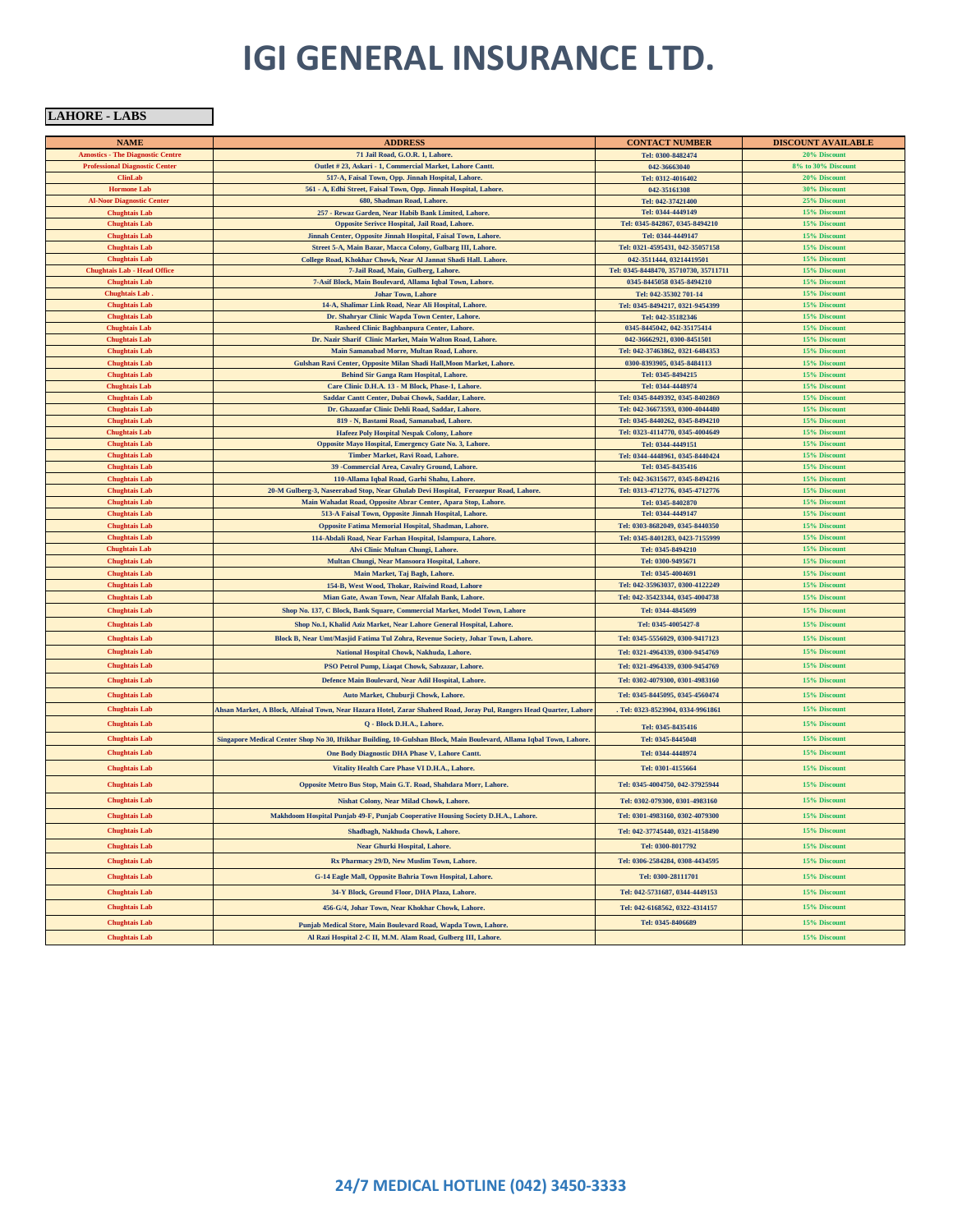#### **LAHORE - DENTAL CLINICS**

| <b>NAME</b>                               | <b>ADDRESS</b>                                                            | <b>CONTACT NUMBER</b>                  | <b>DISCOUNT AVAILABLE</b> |
|-------------------------------------------|---------------------------------------------------------------------------|----------------------------------------|---------------------------|
| <b>S NS Dental Services</b>               | 6 - Z. Commercial Area, D.H.A., Lahore Cantt.                             | 042-35745859                           | $30\%$ to $50\%$ Discount |
| <b>S N T Dental Servies</b>               | Basement 335-Z, Commercial Block, Phase - III, D.H.A., Lahore Cantt.      | 042-37195559                           | $30\%$ to $50\%$ Discount |
| <b>Rehman &amp; Rehman Dental Clinics</b> | <b>Packages Mall, Lahore.</b>                                             | Tel: 042-38914714                      | 21% Discount              |
| <b>FAMILY DENTAL CLINIC</b>               | 1st floor, Green Complex, beside Qainchi Flyover, Ferozepur Road, Lahore. | Tel: 042-35805500 / Cell :0300-8487936 | 15% Discount              |

### **LAHORE - PHARMACIES**

| <b>NAME</b>                               | <b>ADDRESS</b>                                                                                      | <b>CONTACT NUMBER</b>       | <b>DISCOUNT AVAILABLE</b>    |
|-------------------------------------------|-----------------------------------------------------------------------------------------------------|-----------------------------|------------------------------|
| <b>Fazal Din Pharma Plus</b>              | 23 Gulshan Block (Near Moon Market), Allama Iqbal Town Lahore.                                      | 042 37811694, 95            | 5% Discount                  |
| <b>Fazal Din Pharma Plus</b>              | Shaheen Block, Sector B (Opposite Bahria Hospital), Bahria Town, Lahore.                            | 042 35340160, 61            | 5% Discount                  |
| <b>Fazal Din Pharma Plus</b>              | H Block, Near Masjid Chowk, DHA Phase 1, Lahore.                                                    | 042 35722032, 33            | 5% Discount                  |
| <b>Fazal Din Pharma Plus</b>              | 783-M Block, Johar Town, Lahore.                                                                    | 042 35301931, 32            | 5% Discount                  |
| <b>Fazal Din Pharma Plus</b>              | 7-E. Main Market, Gulberg, Lahore.                                                                  | 042 35763047 - 042 35761194 | 5% Discount                  |
| <b>Fazal Din Pharma Plus</b>              | Fahad Arcade, Model Town Link Road, Lahore.                                                         | 042 35163896 - 042 35165724 | 5% Discount                  |
| <b>Fazal Din Pharma Plus</b>              | 6-D Yasrab Colony, Shahdara More, Lahore                                                            | 042 37922291, 92            | 5% Discount                  |
| <b>Fazal Din Pharma Plus</b>              | Inside Shalamar Hospital, Shalimar Link Road, Mughalpura, Lahore                                    | 042 36823713, 14            | 5% Discount                  |
| <b>SEHAT Online</b>                       | 1st Floor, Ganga Ram Mansion, 53 Shahrah e Quaid e Azam, Lahore                                     | 042-111-173-428             | 8% Discount (Online Booking) |
| <b>Next Pharma</b>                        | 18 <sup>th</sup> Avenue, C-2, Hussain Chowk, Gulberg III, Lahore.                                   | 0422-32600100               | 10% Discount                 |
| <b>Medplus Pharma</b>                     | 14 Abu Bakar Block, New Garden Town, Lahore.                                                        | 0321-7474217                | 7% Discount                  |
| <b>D</b> Watson                           | Shan Arcade, Civic Centre, 5, G, Barkat Market New Garden Town Commercial Area Garden Town, Lahore. | $(042)$ 35835047            | <b>7% Discount</b>           |
| <b>Bashir Medical &amp; Kidney Center</b> | Service Road, Madina Colony, Lahore.                                                                | $(042)$ 36662921            | 5% Discount                  |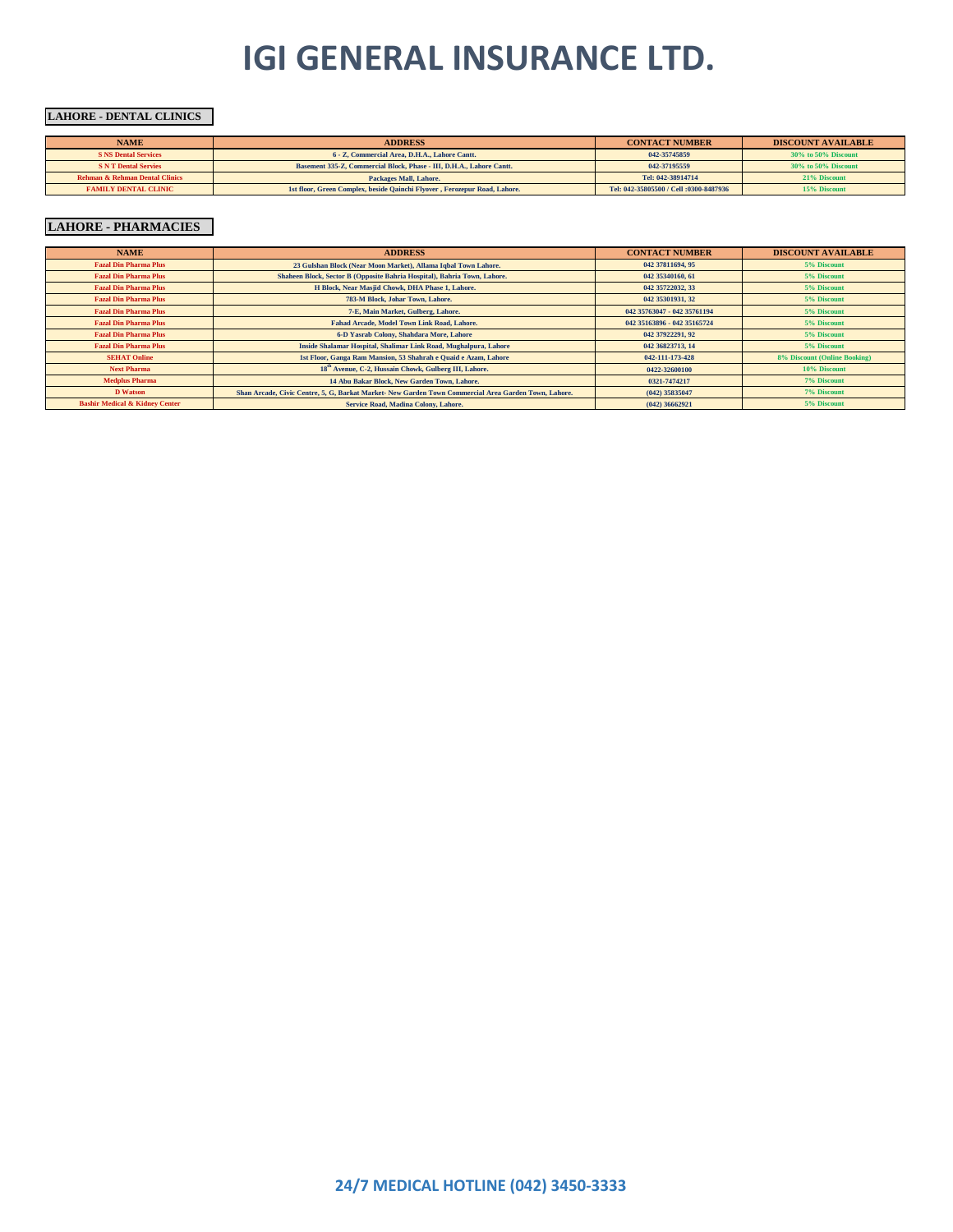#### **RWP/ISL - LABS**

| <b>NAME</b>                                                | <b>ADDRESS</b>                                                                                                  | <b>CONTACT NUMBER</b>           | <b>DISCOUNT AVAILABLE</b>                   |
|------------------------------------------------------------|-----------------------------------------------------------------------------------------------------------------|---------------------------------|---------------------------------------------|
| <b>Islamabad Diagnostic Centre</b>                         | 13-A, Kohistan Road, F-8, Islamabad.                                                                            | Tel: 051-111-000-432            | 25% Discount                                |
| Home Medics (Pvt.) Ltd.<br>(Virtual Health Services Only)  | 2nd Floor, Emirates Town, F - 7, Markaz, Islamabad.                                                             | Tel: 051-8773333                | 15% Discount on Lah and<br><b>Radiology</b> |
| <b>Chughtais Lab (Shifa Hospital)</b>                      | Shifa Hospital, Sector H-8/4, Islamabad.                                                                        |                                 | 5 - 7% on services                          |
| <b>Chughtais Lab</b>                                       | Kulsoom International Hospital, Kulsum Plaza, Blue Area, Jinnah Avenue, Islamabad.                              |                                 | 5 - 7% Discount on services                 |
| <b>Chughtais Lab</b>                                       | Bee Well Hospital, East Wing, 2nd Floor, Asif Plaza, Blue Area, Islamabad.                                      |                                 | 15% Discount on consultation only           |
| <b>Chughtais Lab (Life Care Hospital)</b>                  | Life Care Hospital, Main Double Road, G-10 Markaz, Islamabad.                                                   |                                 | 10% Discount on all OPD services            |
| <b>Chughtais Lab (Maryam Memorial Hospital)</b>            | Peshawar Road, Rawalpindi.                                                                                      |                                 | 15% Discount on all OPD services            |
| <b>Chughtais Lab (Ahmad Medical Complex)</b>               | 70 - C, Sattellite Town, Sadiqabad Road, Rawalpindi.                                                            |                                 | 15% Discount on all OPD services            |
| <b>Chughtais Lab (Islamabad Center)</b>                    | Shop # 05, 106-West Royal Centre, Fazal-E-Haq Road, Blue Area, Islamabad.                                       |                                 | 15% Discount                                |
| <b>Chughtais Lab (Quaid e Azam International Hospital)</b> | Near Golra Morr, Adjacent Forebels School, Peshawar Road, Islamabad                                             |                                 | 15% Discount on all OPD services            |
| <b>Chughtais Lab</b>                                       | Holy Family Hospital, Gate No. 3, Rawalpindi.                                                                   | Tel: 0345-8402876, 051-4414373  | 15% Discount                                |
| <b>Chughtais Lab</b>                                       | Opposite Benazir Bhutto Hospital, Rawalpindi.                                                                   | Tel: 0345-8445062, 0345-8402877 | 15% Discount                                |
| <b>Chughtais Lab</b>                                       | Bahria Town, Phase 7, Opposite DHA Bridge Basement, Haroon 1 Plaza, 28-B Mini Commercial Extension, Rawalpindi. |                                 | 15% Discount                                |

#### **RWP/ISB - DENTAL CLINICS**

| <b>NAME</b>                 | <b>ADDRESS</b>                | <b>CONTACT NUMBER</b>     | <b>DISCOUNT AVAILABLE</b> |
|-----------------------------|-------------------------------|---------------------------|---------------------------|
| <b>Munaaf Dental Clinic</b> | Bhittai Road, F-7, Islamabad, | Tel: 051-2655772, 2655773 | <b>NAME OF DISCOULS</b>   |
|                             |                               |                           |                           |

#### **RWP/ISB - PHARMACIES**

| <b>NAME</b>                                                    | <b>ADDRESS</b>                                      | <b>CONTACT NUMBER</b> | <b>DISCOUNT AVAILABLE</b> |
|----------------------------------------------------------------|-----------------------------------------------------|-----------------------|---------------------------|
| Home Medics (Pvt.) Ltd.<br><b>Virtual Health Services Only</b> | 2nd Floor, Emirates Town, F - 7, Markaz, Islamabad. | Tel: 051-8773333      | 5% Discount               |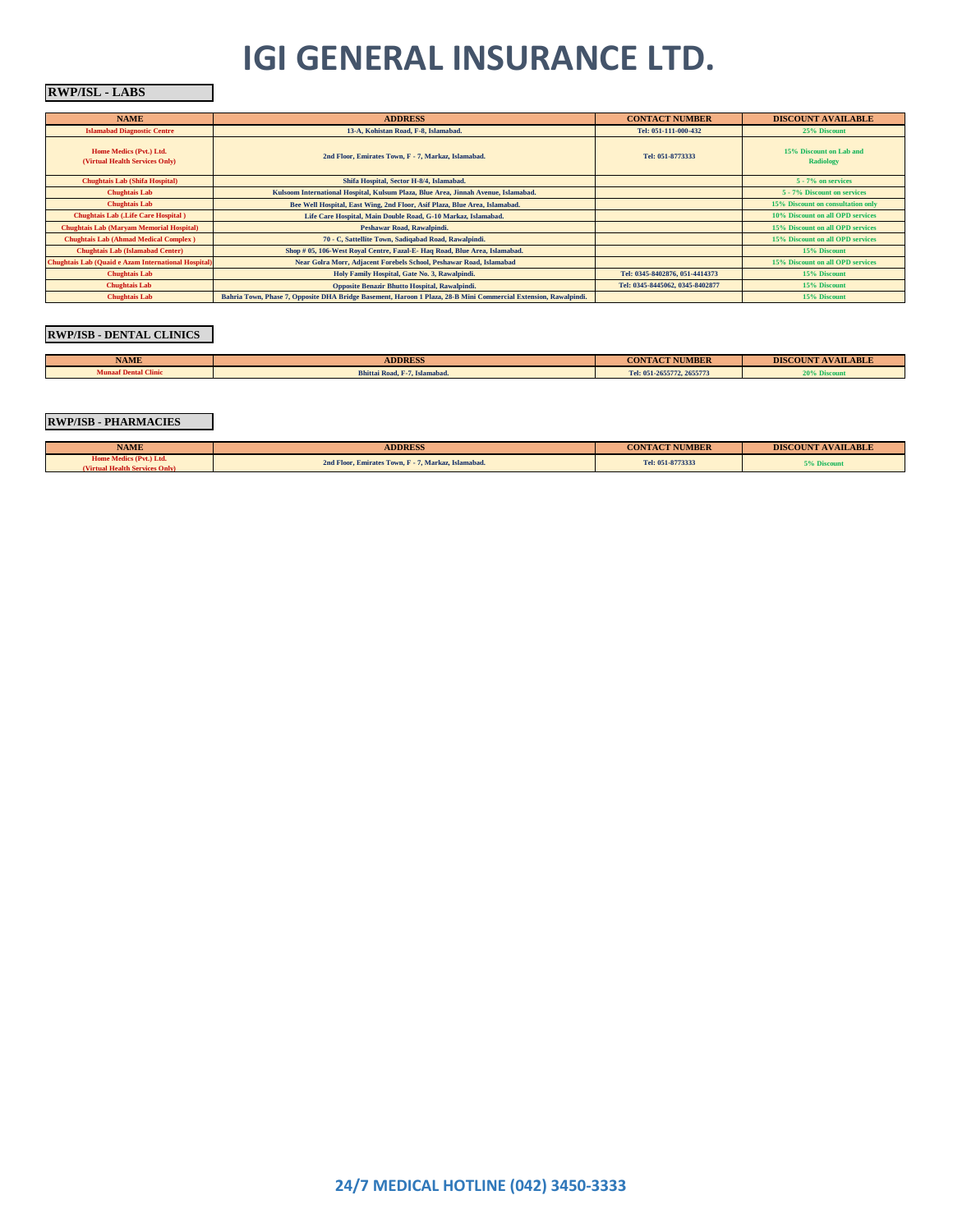### **OTHER CITIES - LABS**

| <b>LAB NAME &amp; CITY</b>            | <b>ADDRESS</b>                                                                           | <b>CONTACT NUMBER</b>           | <b>DISCOUNT AVAILABLE</b>    |
|---------------------------------------|------------------------------------------------------------------------------------------|---------------------------------|------------------------------|
| <b>Chughtais Lab (FAISLABAD)</b>      | Saleemi Chowk, Satiana Road, Opposite National Bank, Faisalabad.                         | Tel: 0345-8402874, 0345-8445046 | 15% Discount                 |
| <b>Chughtais Lab (FAISLABAD)</b>      | Gulberg Road, Opposite National Hospital, Jinnah Colony, Faisalabad.                     | Tel: 0345-4004790, 0345-4008969 | 15% Discount                 |
|                                       |                                                                                          |                                 |                              |
| <b>Chughtais Lab (FAISLABAD)</b>      | 3, Allied Hospital Center, Faisalabad                                                    | Tel: 0345-8440545, 0345-8445081 | 15% Discount                 |
|                                       |                                                                                          |                                 |                              |
| <b>Chughtais Lab (D.G KHAN)</b>       | Shop No. 03, House No. 113, Block No. 09, D. G. Khan.                                    | Tel: 0345-8401285               | 15% Discount                 |
| Chughtais Lab (D.G KHAN)              | Taunsa Sharif, T.H.Q Hospital Road, Near Purani Sabaz Mandi, D.G. Khan.                  | Tel: 0642-6022229, 0345-4008427 | 15% Discount                 |
| <b>Chughtais Lab (GUJRANWALA)</b>     | Muneer Chowk, Civil Hospital Road, Gujranwala.                                           | Tel: 055-3859398                | 15% Discount                 |
| Chughtais Lab (GUJRANWALA)            | Medi City Hospital G.T. Road, Gujranwala.                                                | Tel: 055-3859398, 0300-8412482  | 15% Discount                 |
| Chughtais Lab (GUJRANWALA)            | Chaudhry Hospital 28-D, Satellite Town, Gujranwala.                                      | Tel: 055-3735514, 0345-8402872  | 15% Discount                 |
| Chughtais Lab (GUJRANWALA)            | Dr. Amjad Iqbal Clinic Sialkot Road, Gujranwala.                                         | Tel: 055-3735514, 0345-4004693  | 15% Discount                 |
| Chughtais Lab (GUJRANWALA)            | Gujranwala Liver Foundation Chaudhry Hospital, 28-D, Satellite Town, Gujranwala.         | Tel: 055-3735514 0345-4004693   | 15% Discount                 |
| Chughtais Lab (GUJRANWALA)            | Med Care Hospital Gill Road, Gujranwala.                                                 | Tel: 0345-8445067               | 15% Discount                 |
| Chughtais Lab (GUJRANWALA)            | Main College Road, Near Bhutta Plaza, Gujranwala.                                        | Tel: 0344-4473801               | 15% Discount                 |
|                                       |                                                                                          |                                 |                              |
| <b>Chughtais Lab (KASUR)</b>          | Kasur Collection Center, Chowk Lalyani Adda, Kasur.                                      | Tel: 0346-4541440               | 15% Discount                 |
| <b>Chughtais Lab (KASUR)</b>          | Opposite D.H.Q Hospital, Kasur.                                                          | Tel: 0345-4004861, 0344-4448974 | 15% Discount                 |
|                                       |                                                                                          |                                 |                              |
| <b>Chughtais Lab (MULTAN)</b>         | Zakria Plaza, Nisther Road, Multan.                                                      | Tel: 061-4500595, 0345-8401294  | 15% Discount                 |
| <b>Chughtais Lab (MULTAN)</b>         | Dost Medical Complex, Nisther Road, Multan.                                              | Tel: 061-4500595, 0345-8401294  | 15% Discount                 |
| <b>Chughtais Lab (MULTAN)</b>         | Multan Medical Complex, Suraj Mian Road, Multan.                                         | Tel: 0345-8445074, 0345-8401294 | 15% Discount                 |
| <b>Chughtais Lab (MULTAN)</b>         | Ahmad Child Care Center, 160-D, Garden Town, Multan.                                     | Tel: 0345-8445074, 0345-8401294 | 15% Discount                 |
| Chughtais Lab (MULTAN)                | Jinnah Market, U Block, Near Rescue 1122, New Multan.                                    | Tel: 061-6562737, 0345-8406764  | 15% Discount                 |
|                                       |                                                                                          |                                 |                              |
| <b>Chughtais Lab (PESHAWAR)</b>       | Dr Plaza, Shop No 23, Opposite Hayatabad Medical Complex, Peshawar.                      | Tel: 0332-3335541, 0345-4005128 | 15% Discount                 |
| <b>Chughtais Lab (PESHAWAR)</b>       | Khattak Medical Center Debgari Garden, Peshawar.                                         | Tel: 091-2218560, 0345-8401287  | 15% Discount                 |
|                                       |                                                                                          |                                 |                              |
| <b>Chughtais Lab (QUETTA)</b>         | Zarghoon Road, Quetta.                                                                   | Tel: 0345-400473                | 15% Discount<br>15% Discount |
| Chughtais Lab (QUETTA)                | Jinnah Road, Quetta.                                                                     | Tel: 0345-400473                |                              |
| <b>Chughtais Lab (SAHIWAL)</b>        | Mission Chowkhalli Road, Sahiwal.                                                        | Tel: 00404-225046, 0321-9696400 | 15% Discount                 |
| Chughtais Lab (SAHIWAL)               | Mall Mandi Chowk, Near Dr. Khawar Saeed Hospital, Sahiwal.                               | Tel: 040-4500095.0345-4004695   | 15% Discount                 |
|                                       |                                                                                          |                                 |                              |
| <b>Chughtais Lab (SARGODHA)</b>       | Near Sarwar Hospital, Satellite Town, Sargodha.                                          | Tel: 048-3223011, 0344-4449676  | 15% Discount                 |
| <b>Chughtais Lab (SARGODHA)</b>       | Gondal Plaza, Adjacent Smile Dental Clinic, Sulmanpura Road, Bhalwal District, Sargodha. | Tel: 048-6644588, 0345-4008430  | 15% Discount                 |
| <b>Chughtais Lab (SARGODHA)</b>       | <b>Commissioner Road, Sialkot.</b>                                                       | Tel: 0345-8445087               | 15% Discount                 |
|                                       |                                                                                          |                                 |                              |
| <b>Chughtais Lab (SIALKOT)</b>        | Shop No. 1, Church Road, Near Nadra Office, Sialkot.                                     | Tel: 052-3255550, 0345-8445087  | 15% Discount                 |
|                                       |                                                                                          |                                 |                              |
| <b>Chughtais Lab (GHOTKI)</b>         | Qadirpur Road, Near Bismillah Medical Center, Ghotki.                                    | Tel: 0345-8406683, 0345-8440522 | 15% Discount                 |
|                                       |                                                                                          |                                 |                              |
| <b>Chughtais Lab (KHANPUR MAHAR)</b>  | Panj Gali Road, Near Post Office, Khanpur Mahar.                                         | Tel: 0345-8440454, 0345-8495763 | 15% Discount                 |
| Chughtais Lab (SHAHDADKOT)            |                                                                                          |                                 | 15% Discount                 |
|                                       | Sajawal Shah Road, Shahdadkot.                                                           | Tel: 0344-4473922, 0344-4473923 |                              |
| <b>Chughtais Lab (ABBOTTABAD)</b>     | Aamir Plaza, Opposite Ayub Medical Complex, Abbottabad.                                  | Tel: 0992-544255, 0300-4928433  | 15% Discount                 |
|                                       |                                                                                          |                                 |                              |
| <b>Chughtais Lab (MUZAFFAR GARH)</b>  | Near Old Indus Hotel, Multan Road, Alipur, Muzaffar Garh.                                | Tel: 0662-700444, 0345-4004653  | 15% Discount                 |
|                                       |                                                                                          |                                 |                              |
| Chughtais Lab (ALI PUR CHATHA)        | Madina Chowk, Ali Pur Chatha.                                                            | Tel: 055-6332711, 0345-6219930  | 15% Discount                 |
|                                       |                                                                                          |                                 |                              |
| <b>Chughtais Lab (BHAKAR)</b>         | Opposite Ali Hospital, Near Piayala Chowk, Bhakar.                                       | Tel: 0301-5051752               | 15% Discount                 |
|                                       |                                                                                          |                                 |                              |
| <b>Chughtais Lab (BHAWALNAGAR)</b>    | Opposite D.H.Q Hospital, Near Account Office, Adalat Road, Bhawalnagar.                  | Tel: 063-2277530, 0345-8406756  | 15% Discount                 |
|                                       |                                                                                          |                                 |                              |
| <b>Chughtais Lab (BAHAWALPUR)</b>     | Opposite Bahwal Victoria Hospital, Bahawalpur.                                           | Tel: 062-2885070, 0345-8401293  | 15% Discount                 |
|                                       |                                                                                          |                                 |                              |
| <b>Chughtais Lab (BUREWALA)</b>       | Near T.H.Q Hospital, Stadium Road, Burewala.                                             | Tel: 067-3770113, 0345-8445717  | 15% Discount                 |
|                                       |                                                                                          |                                 |                              |
| Chughtais Lab (CHICHAWATNI)           | Block No. 14, Girls College Road, Chichawatni.                                           | Tel: 040-5487676, 0300-8699218  | 15% Discount                 |
| <b>Chughtais Lab (CHINIOT)</b>        | Jang Road, Near Session Court, Chiniot.                                                  | Tel: 0345-4005034               | 15% Discount                 |
|                                       |                                                                                          |                                 |                              |
| <b>Chughtais Lab (DASKA)</b>          | Civil Chowk, Opposite Emergency Gate Civil Hospital, Daska.                              | Tel: 0345-8445096 0345-8445087  | 15% Discount                 |
|                                       |                                                                                          |                                 |                              |
| <b>Chughtais Lab (DEPALPUR)</b>       | Depalpur Medical Complex, Kachery Road, Depalpur                                         | Tel: 0300-9446569               | 15% Discount                 |
|                                       |                                                                                          |                                 |                              |
| Chughtais Lab (FAROOQABAD)            | Main Road, Farooqabad.                                                                   | Tel: 0345-410356                | 15% Discount                 |
|                                       |                                                                                          |                                 |                              |
| <b>Chughtais Lab (GUJAR KHAN)</b>     | Main G.T. Road, Near Dr Abu Baker Ali Dental Clinic, Gujar Khan.                         | Tel: 0333-5911163               | 15% Discount                 |
|                                       |                                                                                          |                                 |                              |
| <b>Chughtais Lab (GUJRAT)</b>         | Bhember Road, Mor Kanwan Wala, Opposite National Bank, Gujrat.                           | Tel: 053-3602078, 0343-6771178  | 15% Discount                 |
|                                       |                                                                                          |                                 |                              |
| <b>Chughtais Lab (HAFIZABAD)</b>      | Dak Khana Road, Hafizabad.                                                               | Tel: 054-7541436, 0321-7472536  | 15% Discount                 |
| <b>Chughtais Lab (HARIPUR HAZARA)</b> | Doctors Plaza, Sherawala Gate Near Circular Road, Hari Pur, Hazara.                      | Tel: 0995-611446, 0321-4365760  | 15% Discount                 |
|                                       |                                                                                          |                                 |                              |
| <b>Chughtais Lab (JACOBABAD)</b>      | Shah Ghazi Muhalla, Near Imam Medical Center, Jacobabad.                                 | Tel: 0345-4005317, 722653803    | 15% Discount                 |
|                                       |                                                                                          |                                 |                              |
| <b>Chughtais Lab (JHANG)</b>          | Opposite Ghousia Masjid, Gojra Road, Near Railway Crossing, Jhang.                       | Tel: 047-7624051, 0345-8406769  | 15% Discount                 |
|                                       |                                                                                          |                                 |                              |
| <b>Chughtais Lab (JOHARABAD)</b>      | Civil Hospital Road, Near D.H.Q Hospital, Joharabad.                                     | Tel: 0300-8350580, 0346-8641001 | 15% Discount                 |
|                                       |                                                                                          |                                 |                              |
| <b>Chughtais Lab (KHANEWALA)</b>      | Ahsan Saleem C/o. Saleem Medical Hall, Near Pul Rajbah, Kabirwala District, Khanewala.   | Tel: 0333-6220699               | 15% Discount                 |
| <b>Chughtais Lab (KHANEWALA)</b>      | Shop No. 05, Colony No. 01, Opposite Saddique Hospital, Stadium Road, Khanewal.          | Tel: 0345-8440054               | 15% Discount                 |
|                                       |                                                                                          |                                 |                              |
| Chughtais Lab (KAMALIA)               | Main Zeshan Colony Road, Near Happy Land Park, Kamalia.                                  | 0344-7018006                    | 15% Discount                 |

### **24/7 MEDICAL HOTLINE (042) 3450-3333**